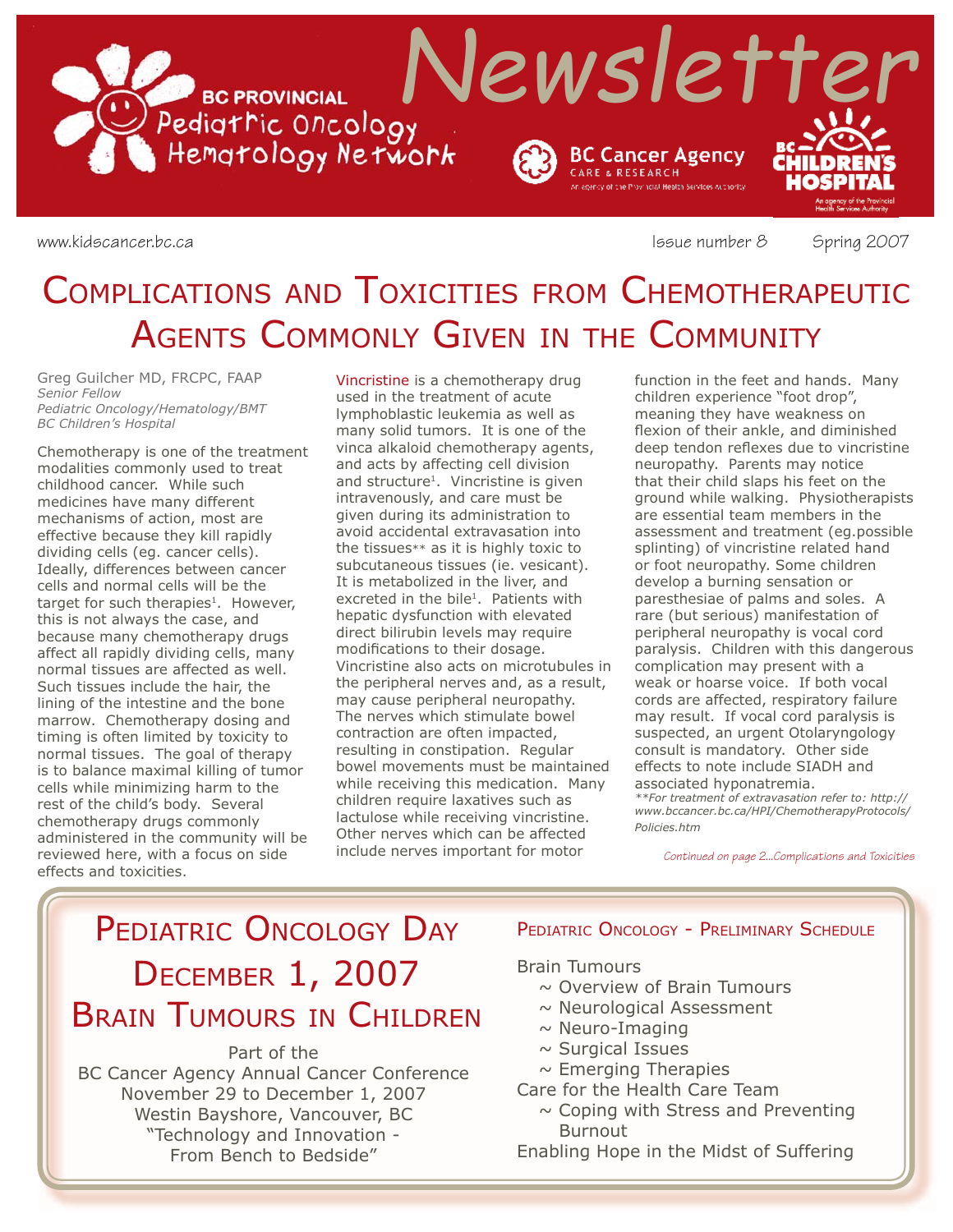#### *Continued from page 1...Complications & Toxicities*

#### Mercaptopurine and Thioguanine

are purine analogs, and are part of the thiopurine and antimetabolite group of chemotherapy agents<sup>1</sup>. They interfere with purine synthesis, which is essential for DNA formation. Rapidly dividing cells must produce new DNA quickly, and are thus vulnerable to the effects of these drugs. They are usually given orally and are metabolized in the liver. Some patients are deficient in the enzyme required for their metabolism and are more sensitive to the drugs as a result<sup>1</sup>. Lower doses may be required in these patients. The most common side effects are bone marrow suppression and liver toxicity. Rarely patients may develop a severe form of hepatic dysfunction called venoocclusive disease. This is a severe and potentially life threatening complication, manifested by jaundice, hyperbilirubinemia, abdominal pain and weight gain due to ascites.



Asparaginase is an enzyme produced by bacteria which degrades asparagine<sup>1</sup>. Asparagine is an important nutrient for lymphoblastic leukemia and lymphoma cells, so asparaginase is an important chemotherapeutic agent in the treatment of both of these cancers. Asparaginase may be given in a short acting (L'-asparaginase) or long-acting preparation (PEG-asparaginase). Due to the high incidence of allergic reactions, it is given intramuscularly. Allergic reactions may range from local redness to anaphylaxis. As a result, patients who receive L'-asparaginase are monitored for 1 hour after the injection, and those who receive PEG-asparaginase are monitored for 3 hours after the injection. Other important side effects of this agent include pancreatitis and hepatitis, which may occur days or weeks after administration (especially if the PEG preparation is given) $1$ . Abnormalities of the coagulation system may result in bleeding or clotting. Sagittal

sinus thrombosis, a clot in one of the cerebral vessels, is a rare complication.

Methotrexate is a chemotherapy agent which can be given intravenously, subcutaneously, intramuscularly, orally or intrathecally (in the spinal fluid). This drug interferes with folate metabolism, and is part of the antimetabolite class of chemotherapeutic drugs1. It is used in the treatment of acute lymphoblastic leukemia, lymphoblastic lymphoma and sarcomas. When given in high doses, folinic acid is given to bypass this metabolic blockade, with preferential uptake and rescue in normal cells. Common side effects of methotrexate include mucositis, particularly after high dose infusions ( $> 1$ g/m<sup>2</sup>) and liver toxicity. Both intrathecal and high dose intravenous methotrexate can cause leukoencephalopathy, which is central nervous system white matter damage from the drug<sup>2</sup>. Leukoencephalopathy is seen most often in patients who have had extensive treatment to the central nervous system, including radiation therapy.

Doxorubicin is an antibiotic chemotherapeutic agent in the class of drugs known as anthracyclines<sup>2</sup>. It is also a vesicant like vincristine. Doxorubicin is used to treat acute leukemias, sarcomas and many other solid tumors. Anthracyclines are well known to cause cardiac toxicity, particularly dilated cardiomyopathy<sup>1</sup>. They are also known to cause arrhythmias. Such cardiac side effects may occur shortly after the drug is administered, or even up to 10 years later. Consequently, cardiac function is followed closely while the child is on treatment and for years afterward. While any dose can cause cardiac damage, doses beyond 350 mg/m2 are associated with greater risk $1$ . At British Columbia's Children's Hospital, any dose above 25 mg/ $m<sup>2</sup>$  is infused over at least 6 hours to decrease the likelihood of cardiotoxicity. Sometimes dexrazoxane, a chelating agent, is given with anthracyclines to reduce iron-associated free radical damage to the heart<sup>1</sup>. Doxorubicin is metabolized in the liver, and can cause elevation in the transaminases or bilirubin levels<sup>2</sup>. In addition to nausea, vomiting and diarrhea, doxorubicin may also cause significant mucositis $<sup>1</sup>$ .</sup>

Cyclophosphamide is a nitrogen mustard derivative, and a drug in the class of alkylating agents $1$ . These agents damage DNA and result in cell death. They are used to treat



Dr. Guilcher has been appointed a staff Pediatric Hematologist/Oncologist at Alberta Children's Hospital in Calgary

leukemias, lymphomas and solid tumors. Cyclophosphamide is given in various different doses. Smaller doses require less monitoring and supportive care than higher doses, although adequate hydration is a mainstay of supportive care. In addition to nausea, vomiting and myelosuppression, one of the major side effects to consider is hemorrhagic cystitis<sup>1</sup>. This condition is due to one of the toxic metabolites of cyclophosphamide called acrolein<sup>1</sup>. The risk of hemorrhagic cystitis is dose related, and when higher doses are given, another drug called Mesna is often co-administered to bind acrolein and reduce toxicity. High doses may be associated with sterility especially in males and secondary malignancies.

Dexamethasone and Prednisone are

glucocorticoid steroids used in the treatment of acute lymphoblastic leukemia. They are administered monthly for five days when children are in the maintenance phase of their treatment. Common side effects include increased appetite, fluid retention and weight gain, acne, mood and sleep disturbance, hyperglycemia, bony pain, osteoporosis, hypertension and gastric ulceration. Due to possibility of gastrointestinal upset and bleeding, patients are given ranitidine to decrease gastric acid production while receiving steroids. Steroids also make children more vulnerable to viral and fungal infections. Long term use of steroids may result in adrenal suppression, and this should be kept in mind if a child presents in shock. Another important side effect to consider is avascular necrosis (AVN). Teenagers, especially females, are showing increasingly high rates of AVN due to steroid use. When suspected, appropriate radiologic investigations and referral to an orthopedic surgeon are required. Osteopenia and osteoporosis may occur as a result of steroid therapy.

*Continued on page 3...Complications and Toxicities*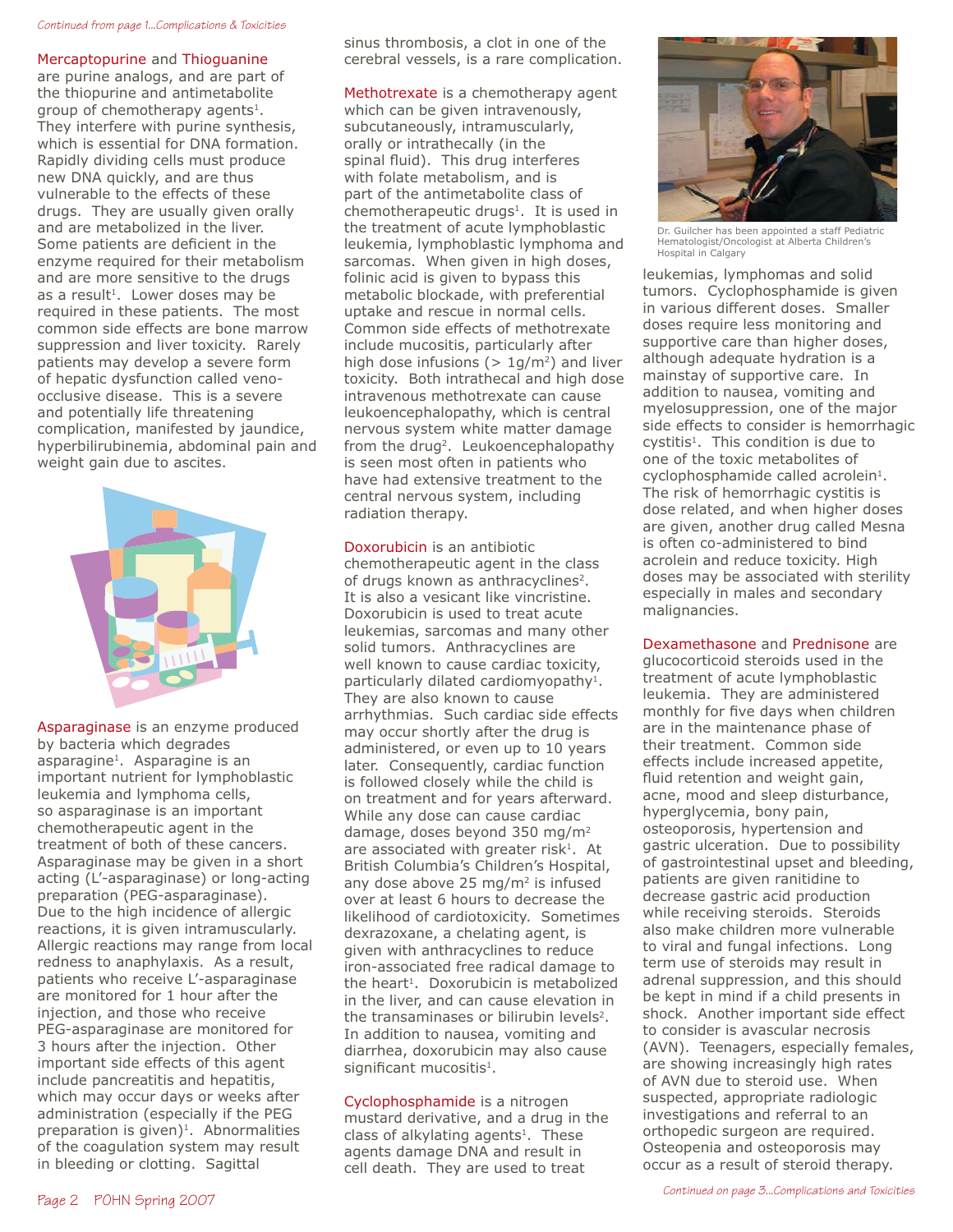#### *Continued from page 2...Complications & Toxicities*

While this list of medications and their side effects is not exhaustive, it serves as an introduction to guide those involved in the care of the children receiving them. Advances in the treatment of childhood cancer has improved in great part due to the improved dosing and scheduling of known medications, and a better understanding of the associated supportive care required<sup>1</sup>.

#### References

- 1. Pizzo PA, Popplack DG. Principles and practice of pediatric oncology. Fifth Edition ed. Philadelphia, PA: Lippincott Williams and Wilkins; 2006.
- 2. Altman AJ. Supportive care of children with cancer. Third ed. Altman AJ, editor. Baltimore: The Johns Hopkins University Press; 2004.

# ADVERSE EVENTS IN PEDIATRIC **ONCOLOGY** THE GATC CANCER STUDY

S. Rod Rassekh MD, FRCPC, FAAP *Senior Fellow Pediatric Oncology/Hematology/BMT BC Children's Hospital*

Cure rates for children with cancer have increased dramatically over the last few decades with currently over 75% of children being cured of their disease. However, the improvement in cure rates has come at a significant price – many of these survivors are left with life-threatening or life-altering late effects. In children, it is estimated that adverse reactions to medications account for 22% of all pediatric oncology patient hospital admissions. There is no current explanation as to why a child has an adverse event to chemotherapy, while a similar child receiving the exact same drug combination does not. The GATC Cancer Study is a partnership between the Division of Oncology at BC Children's Hospital (Drs. Rassekh and Rogers), and the Center of Molecular Medicine and Therapeutics (Dr. Hayden) and the Pharmaceutical Outcomes Programme & Policy Innovations (Dr. Carleton) that hopes to answer this very important question.

Although many factors influence the effect of medications (i.e. age, organ function, and drug interactions), it has been estimated that genetic factors account for 20-95% of drug response variability and contribute to an estimated half of all adverse drug reactions (ADRs). Many of these ADRs become apparent during the course of therapy, such as vincristine neuropathy that, if severe, will cause the oncologist to withhold or use lower doses of this

agent. However, many of these ADRs may not become evident until months or years after treatment has concluded and the child is cancer-free. For example, it is well known that children who receive anthracyclines, especially at high cumulative doses, are at risk for developing cardiac dysfunction years after their treatment has been completed. These late-effects are the key reason why long term follow-up of survivors of childhood cancer needs to be a priority.

The GATC Cancer Study is designed to evaluate genetic factors that may predispose a child to an adverse event. We have embarked on a study to investigate the hypothesis that the reason that only certain children have an ADR to a particular drug is that there are very subtle genetic differences in key drug metabolizing and transporting genes that cause different responses to different medications. This project functions under the umbrella of the general pediatric GATC study which is funded through Genome BC and Genome Canada, and is one of the studies in the new and exciting field known as Pharmacogenetics. This field has become possible due to the development of incredible technology made possible by the interest in the Human Genome Project. The basis of pharmacogenetics is the study of single nucleotide polymorphisms (SNPs). The single nucleotide (encoded by one of 4 nucleotides: G, A, T and C) is the basic building block of DNA. It has been shown that individuals have single nucleotide differences every 1200 base pairs, meaning that any two individuals



## Canadian Association of Nurses in Oncology

*CANO's mission is to lead nursing excellence in cancer control for Canadians, with a vision of being an international nursing leader in cancer control*

19th Annual Conference *"Using Hearts, Minds and Voices:* **Oncology Nurses Influencing Cancer** *Care"* October 28 to 31, 2007 Hyatt Regency, Vancouver, BC

have approximately 5 million SNPs different between them. A SNP differs from a mutation in that at least 1% of the population must carry the SNP. For example, a hypothetical gene may have a particular SNP where different people have different genotypes – 60% of the population may have a GG genotype, while 30% of the population has a GT genotype, while the other 10% has a TT genotype. The person with the TT genotype may metabolize a drug much faster than the person with the GG genotype – and therefore require a much higher dose of that particular drug. The person with the GT genotype being a heterozygote with both a T and a G will typically need a drug dose in between the other two genotypes. Therefore the population can be broken down into three groups: those requiring normal dosing (GG genotype), those needing intermediate dosing (GT genotype) and those requiring low dosing (TT genotype). Pediatric oncology already has a classic example of a SNP that has been shown to confer different dosing for a medication - the TPMT polymorphisms leading to different doses of 6-mercaptopurine (6-MP). It is well established that a particular SNP at this TMPT gene can predict a subset of the population (approx 10%) that are heterozygotes and need smaller doses of 6-MP, and another subset that needs 5% dosing of this drug (found in 0.3% of the population). In the next few years, this TPMT SNP testing will likely become the standard of care for children with leukemia in order to

> POHN Spring 2007 Page 3 *Continued on page 4...Adverse Events*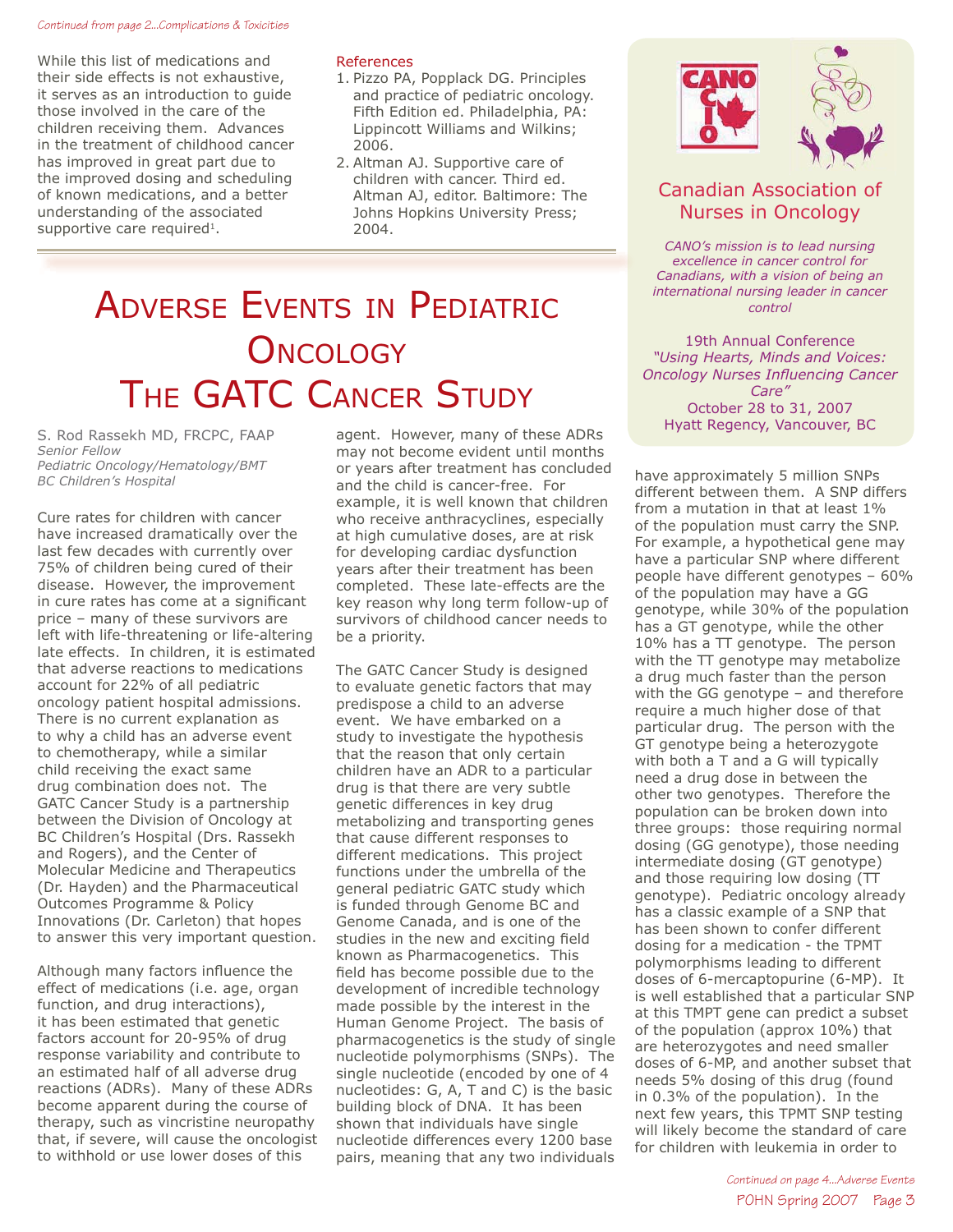#### *Continued from page 3...Adverse Events*

correctly select their starting 6-MP dose. Gone will be the days where we start everyone at 100% dosing of 6-MP and then 'wait and see' who becomes profoundly neutropenic and then discontinue the drug until count recovery. In the future, we will likely individualize the starting dose of 6-MP based on which SNP an individual has in his TPMT gene.

The GATC study has been actively investigating all severe ADRs seen in patients being followed through BC Children's Hospital. Children with ADRs are being identified both prospectively and retrospectively through the Long Term Follow-up Clinic. In 551 children attending this clinic we have identified that 146 (24.5%) have had at least one significant ADR (only Grade 3 or 4 toxicities have been called significant in this study). The ADRs that have been identified thus far include: anthracycline cardiotoxicity (45 subjects), cisplatin induced hearing loss (34), severe vincristine neuropathy (26), methotrexate severe adverse event (15), asparaginase anaphylaxis or pancreatitis (28), and veno-occlusive disease (13). Of note is the fact that many individuals unfortunately suffer from more than one significant  $ADR - in$  fact 22 of the 551 children and young adults had 2 significant ADRs, 4 patients had 3 ADRs, and 2 unfortunately had 4 ADRs.

We decided to focus our initial study on two particular ADRs: cisplatininduced hearing loss and anthracycline-

induced cardiac failure. It is estimated that 10-25% of children receiving cisplatin will have significant hearing loss, while the rest only have mild hearing loss at the high frequencies (not in the speech frequencies). It is estimated that 7-10% of children receiving anthracyclines will have measurable cardiac dysfunction, with possibly up to 40% having mild but detectable cardiac effects. This casecontrol study design will identify 100 ADRs for each of these two drugs and match them with 400 controls who received the same chemotherapeutic combination. The hearing loss cases are those who have > 20 dB hearing loss in the speech frequencies, while the anthracycline cases are those with evidence of congestive heart failure or a shortening fraction of below 29% on echocardiogram at any point during therapy. Preliminary results which have been obtained in 17 cisplatin ADRs and 26 anthracycline ADRs have been very encouraging. Using a spit or blood sample collected from cases and controls, we run the samples on a SNP chip which has been specifically designed for this project to look at 220 drug metabolizing or transporting genes. Each chip contains the ability to look at 3072 different SNPs at the 220 pre-selected genes. Our early results have found that a promising SNP has been identified that appears to be associated with cisplatin hearing loss. This particular SNP has biologic plausibility for contributing to hearing loss, as it codes for a gene involved that helps rescue cells from free-

## SIBLINGS COPING TOGETHER (SCT)

The Oncology Program at BC Children's Hospital is offering a group program for brothers and sisters of children being treated for cancer. Healthy siblings may experience difficulties with family members, school life, and peers. Even those who are coping well with their situation can benefit from additional support during this difficult time. The goals of the Siblings Coping Together group are to provide social interaction, educational opportunities, and a safe setting for expressing thoughts and feelings.

When is the next group: Spring 2007

Who may participate: Siblings between the ages of 6 and 16 years For more information: Call Dr. Joanna Chung, Psychologist (604) 875-2345 ext 3003



radical damage. A SNP of interest has also been identified for anthracycline cardiac damage and this SNP codes for a drug transporter that moves anthracycline derivatives out of cardiac muscle. Therefore, the early results are very encouraging and, through the generosity of the C17 Research Network, we have been able to expand the study to all 17 pediatric oncology centers in Canada in order to complete accrual by July 2008.

The study has been very well received by the children, teens, young adults, and their parents that have been approached to participate. Without their support, along with the support of the long term follow-up clinic and the booking clerks, this project would not be possible. In fact, it has been humbling to see that so many families are participating in this study to try and minimize adverse events for future generations. Our goal is to make the treatment of cancer safer for all children so that we not only try and cure every child or young adult, but to minimize the late-effects of therapy. This study is only the first step to try and make chemotherapy safer for any particular individual. Our goal is to first identify individuals at high risk for chemotherapy ADRs using a simple blood or spit sample. Subsequent studies will then be needed in those identified high risk subjects in order to see whether we can dose adjust, use alternative chemotherapy, or use protective agents to try and maintain (or even improve) cure rates and decrease the rates of significant adverse events. We may not be far away from the day that we dose chemotherapy not by weight or body surface area, but by a person's genetic profile at key drug metabolizing enzymes.

For further information on the GATC Cancer Study, or to refer any patient to be included in this study, please do not hesitate to contact me at: rrassekh@cw.bc.ca.



Dr. Rassekh will be on staff at BC Children's Hospital as a Pediatric Hematologist and Oncologist effective July 2007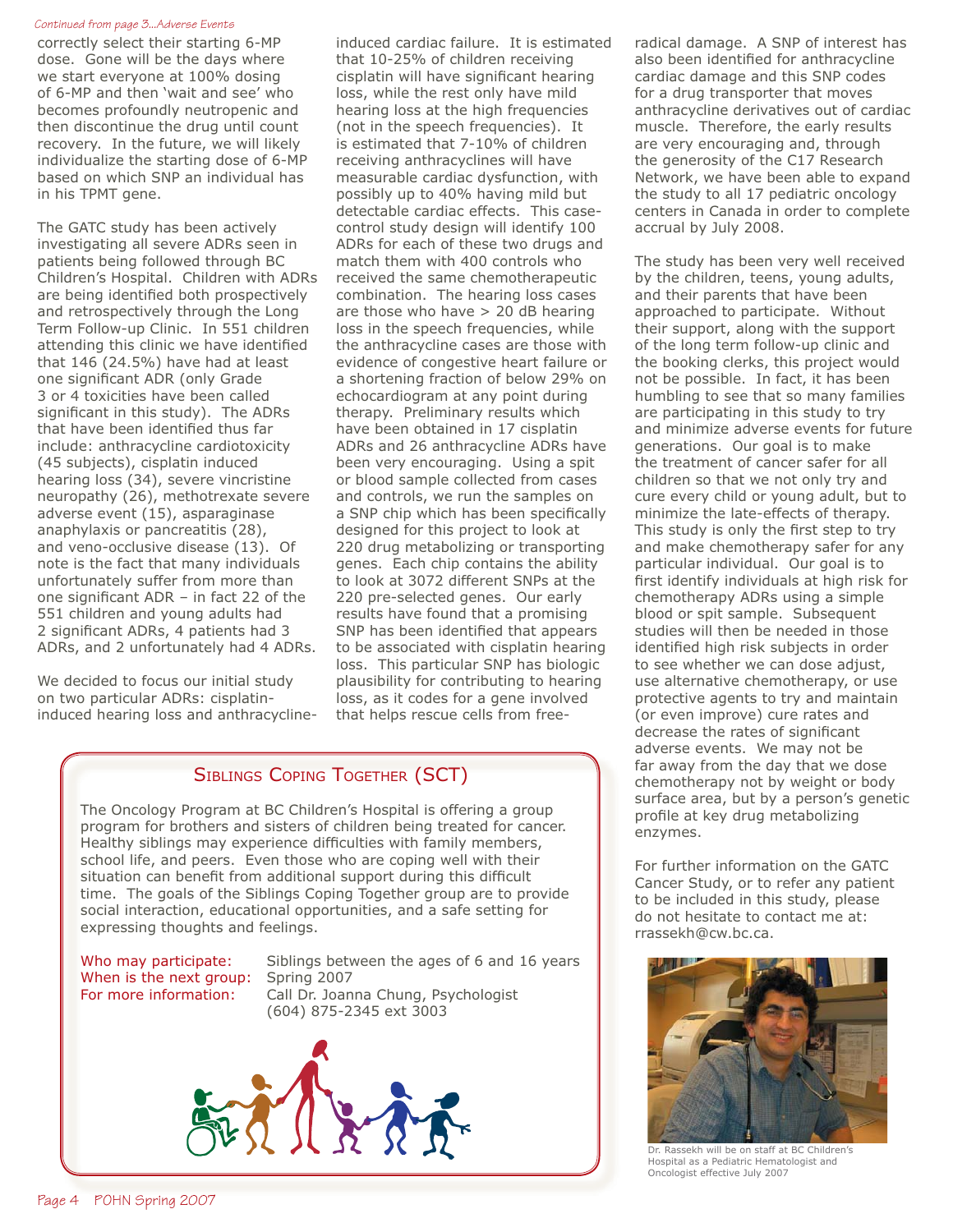

From some of the campers at Zajac Camp Date of camp: October 13 to 15, 2006 Campers: Children with cancer and blood disorders and their siblings

Sponsored by Balding for Dollars and supported by the Oncology/Hematology/ BMT department at BC Children's Hospital



From Brendan.

Dan took me to camp with my cousin Stephen. The hardest part of the climbing wall was getting off the cargo net. My goal was to climb up the upside down part but I really didn't get to touch it. I love Archery. When I shot my arrow it went right into the board. It wasn't a bull's-eye, but it was the next ring from the bull's-eye and I was so proud. Everybody called me Robin Hood from that day on. Seriously they did. Camp was lots of fun. Thanks for letting us come.







◇◇◇◇◇◇◇◇◇◇◇◇◇◇◇◇◇◇◇◇◇◇◇◇◇◇◇ lifed the Clinb<br>
expected the Clinb<br>
expected that fun<br>
there they up on the society<br>
s they relied annumed<br>
s they relied annumed<br>
entire days, it<br>
actually world?<br>
in the days, it<br>
in the days, it<br>
in the days, it<br>
is th lvi. we poxe Iwith I Could go there<br>again like CO time Sand<br>we actually worldit there three days, it<br>was 1 Special new triends - pecial new three<br>were tutia, Hailey, Ella and Sara<br>Librect all the rest of the One box then e was tonget his nqme. Thank you  $f_{\text{or}}$ le Hing  $me'$ 

go to camp Zavac Ranch. Paige Timmers

TOSZAJAC RANCH Thank you 50 much for inviting me of I had the time of my life  $\frac{87}{3}$ I can't tell you how much fun I had So could you problem fun I had<br>me and my little sister Ella again of Thank you so much JARAH HAYSON ASE 9